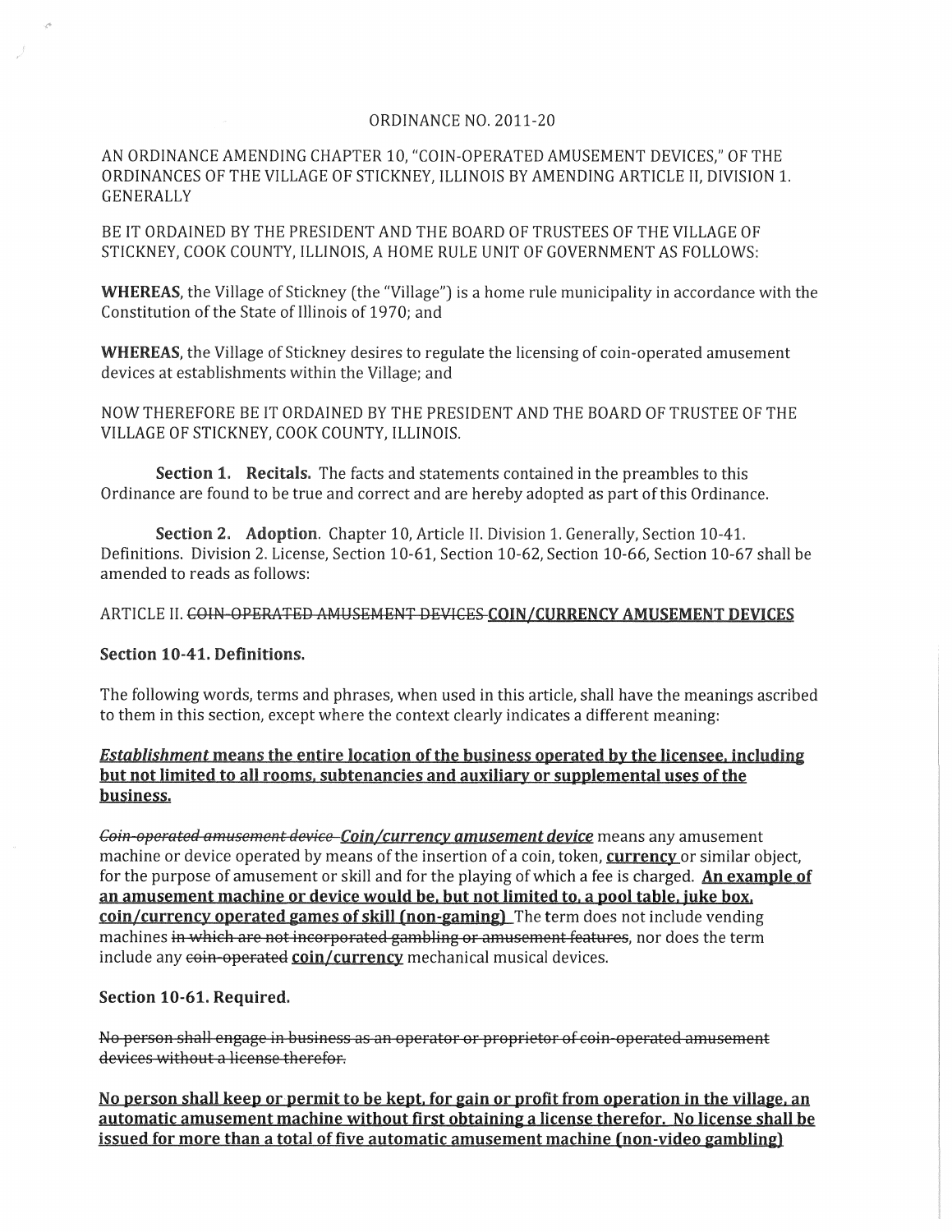devices. including pool tables at the same establishment. The limitation of five devices applies regardless of the number of business licenses held by the establishment at any one location (i.e. tavern. food service. and the like).

Section 10-62. Application

# (5) The applicant must sign a statement on the application that these machines are not gambling devices and will not be kept or permitted to be kept or used for gambling or the distribution of prizes, money, gifts or anything else of value.

The proper license fee shall accompany such application. The application for a license under this article shall be first referred by to the village clerk. to the board of trustees who shall make or cause to be made such investigation as it deems necessary. If the application is approved by the board, the license shall be issued by the clerk, and the clerk shall remit the fee to the village treasurer. If the license is denied, the fee shall be returned to the applicant. The applicant shall make available for examination. by the police department and/or Village President. each and every machine intended to be kept for use on the premises. If each machine is not a gambling device. and satisfactory evidence is furnished as to the character and reputation of the applicant and the nature of the business to be conducted to determine that the machines will not be kept. used or operated in violation of the laws of the state or the Municipal Code of Ordinance for the Village. the Village President will approve the application. Once the application is approved. the license shall be issued by the clerk. and the clerk shall remit the fee to the village treasurer. If the license is denied. the fee shall be returned to the applicant. The Ordinance Control Officer is responsible to affix village stickers to each machine.

# Section 10-66. Restriction of use by minors.

(a) No person who has obtained a license pursuant to this section shall. at any store or in connection with any other place of business where minors are customers. cause or allow an automatic amusement machine to be in use by a minor between 7:00 a.m. and 3:00 p.m. on any school day unless accompanied by a parent or guardian.

# Section 10-67. Gambling

No person shall keep. permit to be kept. or use an automatic amusement machine as a gambling device. No person licensed under this section shall keep or permit to be kept or used, on the licensed premises, any machine, implement, contraption or device for gambling. distribution of prizes. money. gifts or anything else of value. A violation of this will result in the possible revocation of their liquor and/or business license

Section 3. Home Rule. This ordinance is enacted under the Home Rule powers of the Village as set forth in the Constitution and laws of the State of Illinois.

Section 4. Effective Date. This Ordinance shall be in full force and effect after its passage, approval and publication in the manner provided by law.

Section 5. Conflicts. This Ordinance supersedes all ordinances or parts of ordinances directly conflicting with the terms and provisions contained herein, but only to the extent of such conflict.